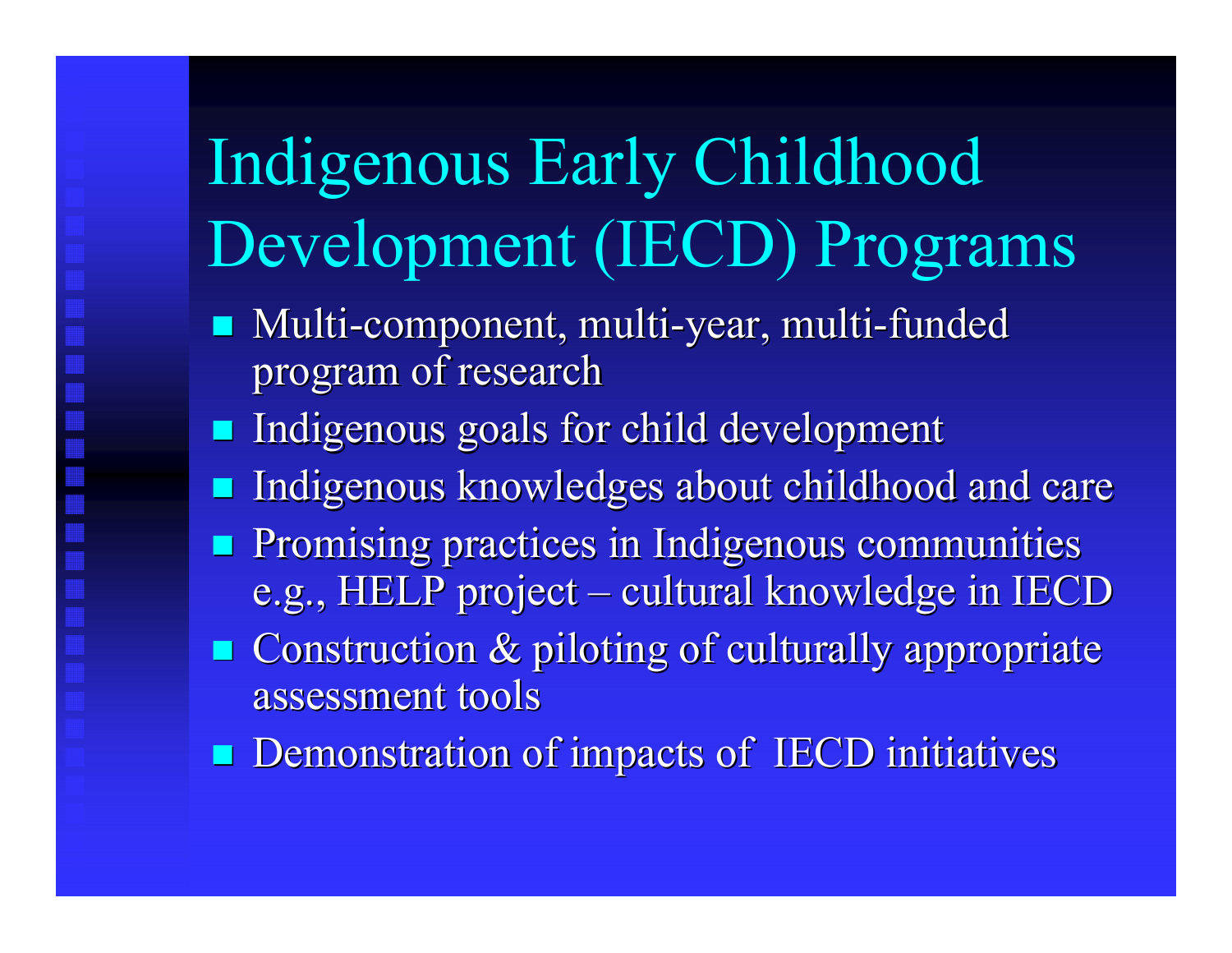# Indigenous knowledge in IECD

- *What are 'successful practices' incorporating Indigenous Knowledge into ECD programs? Indigenous Knowledge into ECD programs?* **Define 'practices incorporating IK' Define 'success' and how to observe it.** Jan – May 2003:
- **Literature reviews:**
- $\blacksquare$  Culture in ECD
- **E** Cultural identity research with very young children
- **Impacts of cultural knowledge/esteem on other** aspects of child development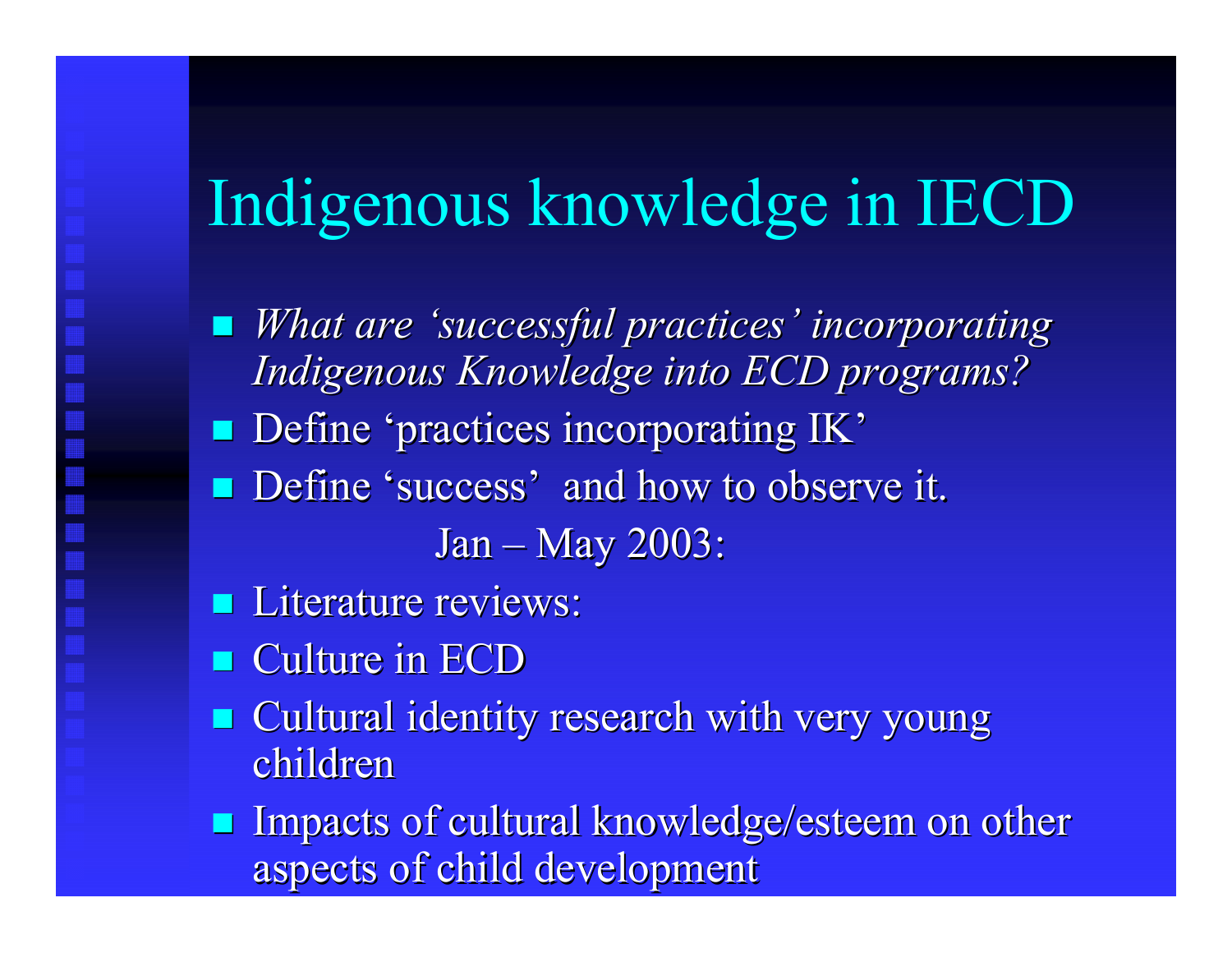#### Data collection

 $\blacksquare$  7 sites to date: Halfway, Prophet River, Doig, Blueberry,  $\blacksquare$ Salteaux, Moberly Lake, Mount Currie **IECD Observations and document gathering**  $\blacksquare$  Interviews with IECD staff **Pilot questionnaire with Indigenous parents** on goals for their children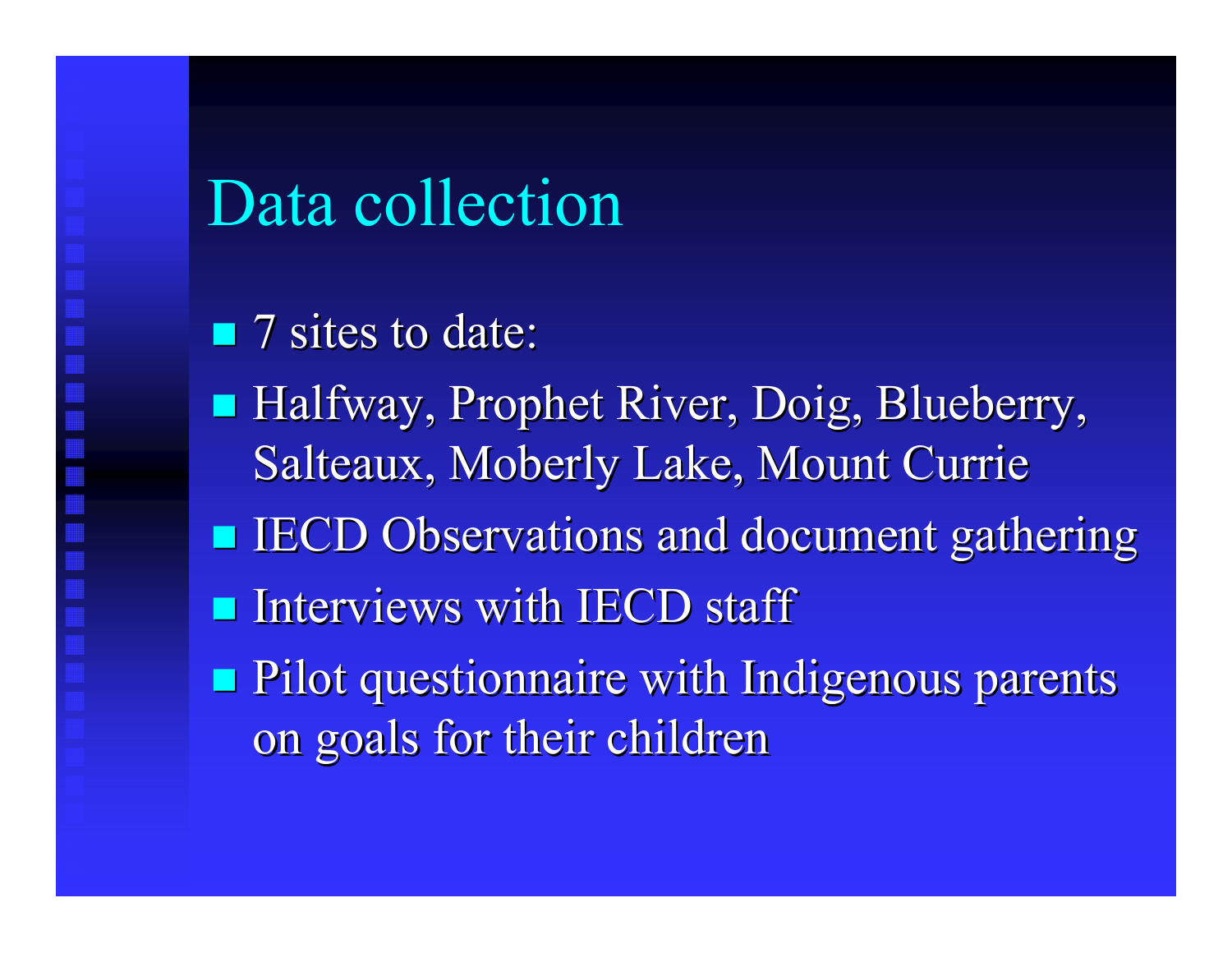# Primacy of 'Aboriginal ways'

Broad agreement on Indigenous goals for IECD:

- $\blacklozenge$  Retain and revitalize Indigenous cultures and languages
- $\blacklozenge$  Build on community strengths
- $\blacklozenge$  Promote positive cultural identity in young children
- $\blacklozenge$  Involve the whole community in culturally proactive IECD
- $\bullet$  Ensure distinctive practice (not Indigenous people doing 'white things')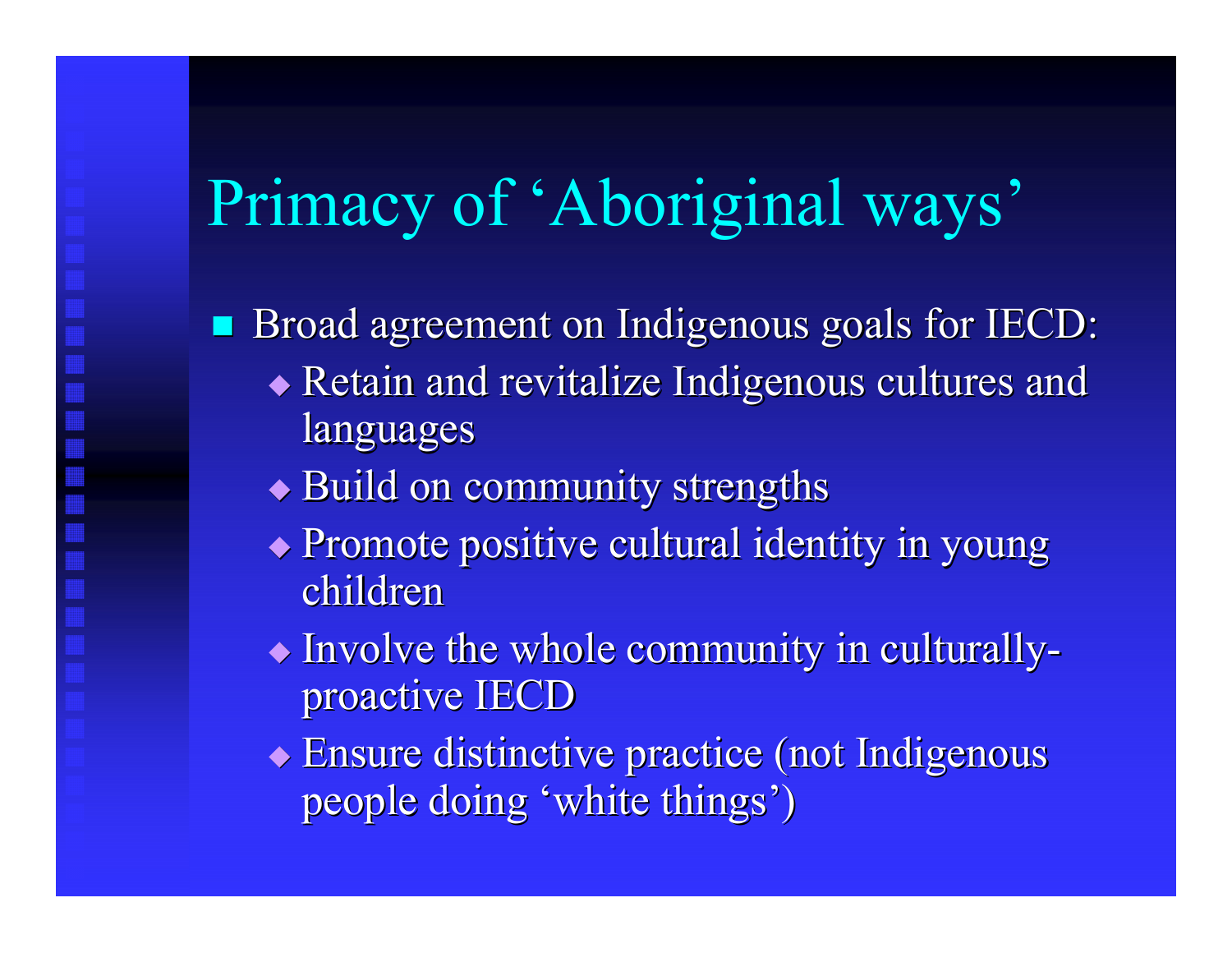### IECD cultural curriculum

- **Indigenous materials (books, posters,** instruments, colours, labels, toys, craft kits, masks)
- **Indigenous songs, language, stories,** drumming
- **Indigenous rituals (smudging, talking stick) Indigenous interactional forms (circles,** talking stick, Elder-child teaching)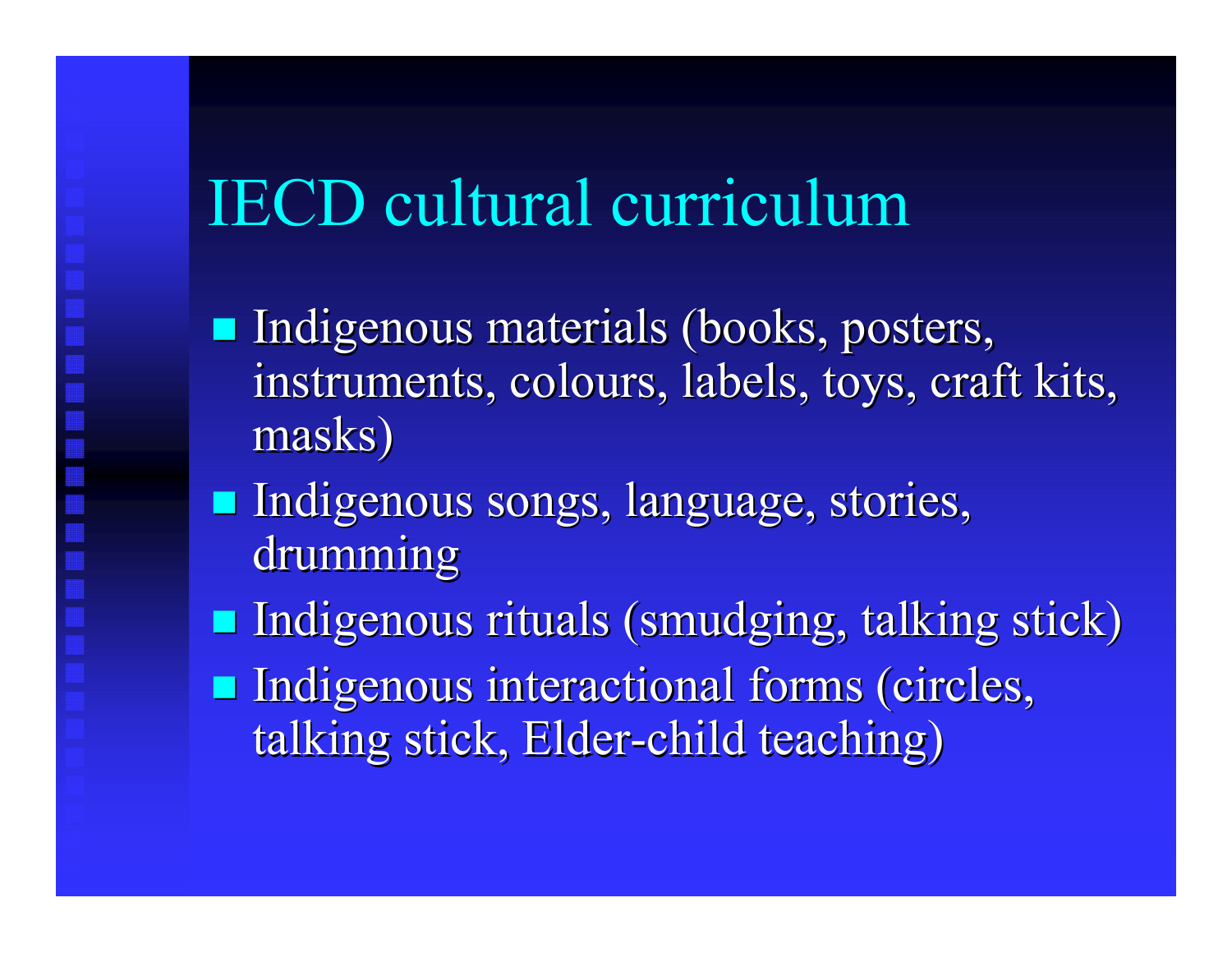### IECD cultural curriculum (cont.)

**Prep and participation in Indigenous special** events (pow-wows, salmon days) **Specific Indigenous life skills (berry** picking, bear skinning, moose hides, smoking meat/fish, rabbit snares, gathering reeds for baskets)

**Playground elements (clan houses, nature)**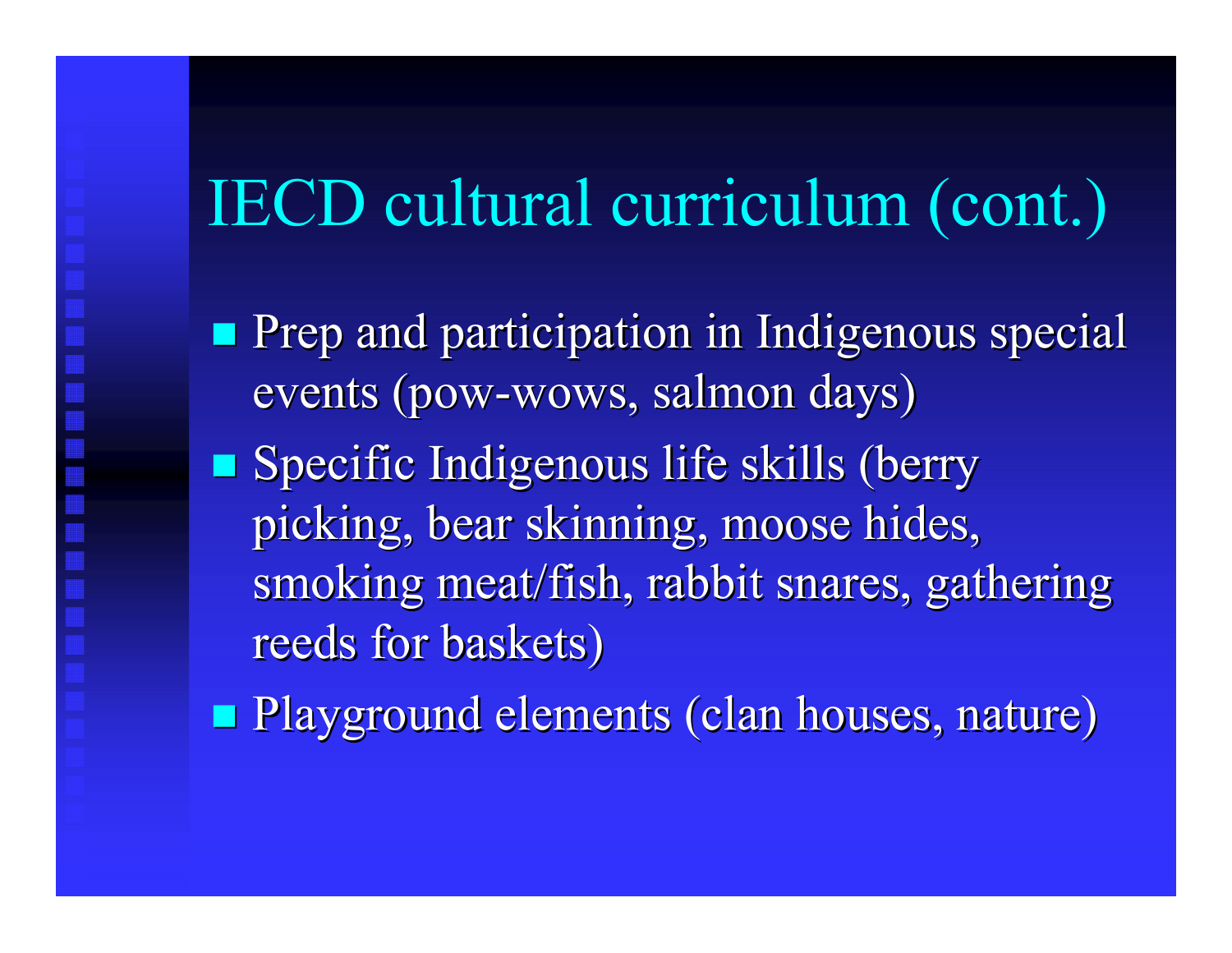# Cultural meaning in IECD

**Disembodied knowledge is not knowledge**  $\blacksquare$  Words without context and spirit are not language  $\blacksquare$  Involvement with cultural artefacts risks

trivializing the significance of core cultural concepts and practices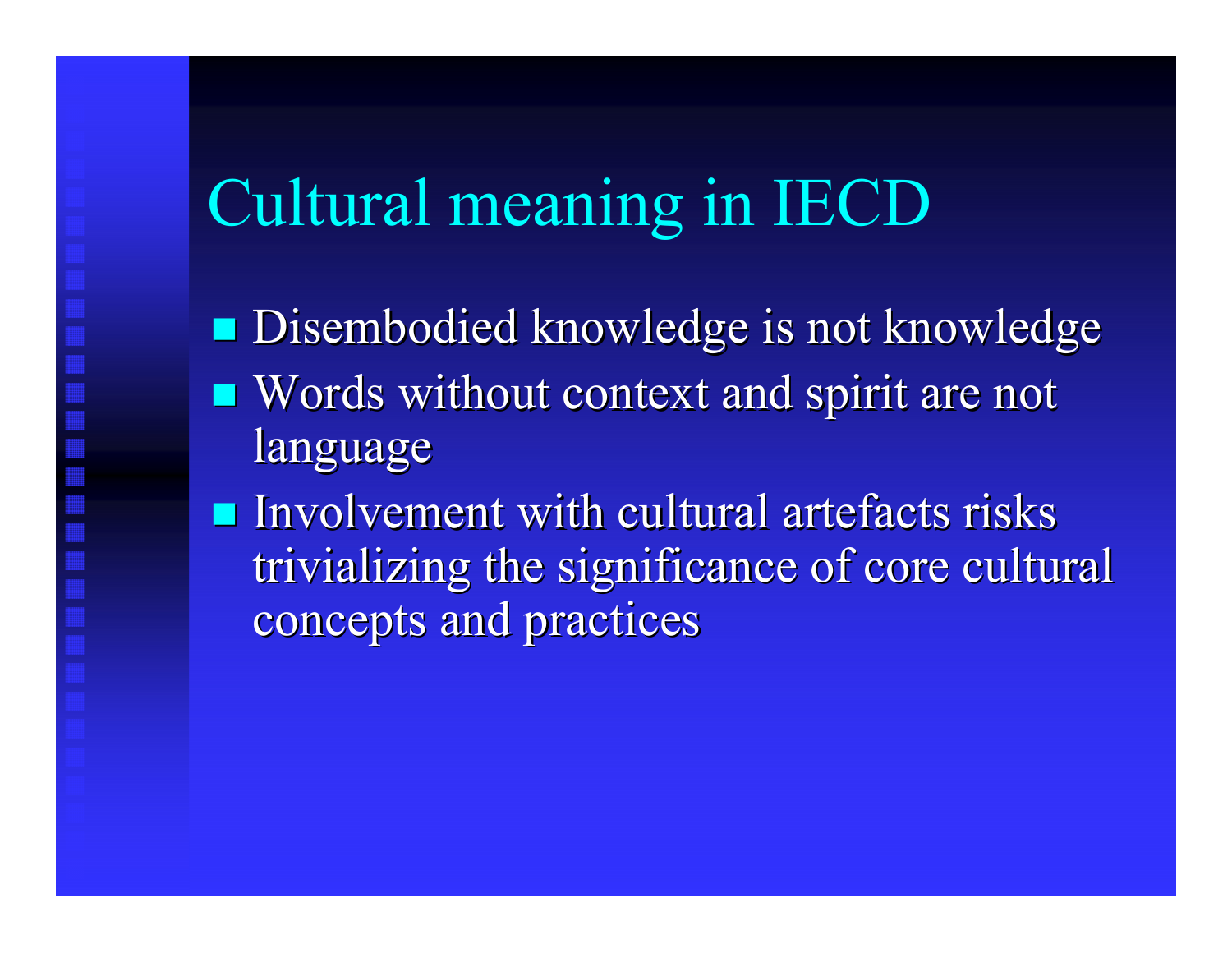# Cultural meaning in IECD (cont.)

 'Floating lessons' from Elders: need careful Floating lessons' from Elders: need careful renegotiation of intergenerational teaching / learning roles and relationships in order to anchor this curriculum in a meaningful, accepted context accepted context

**Contextualizing: Need to teach the** relationships among things within authentic, meaningful contexts, not the things themselves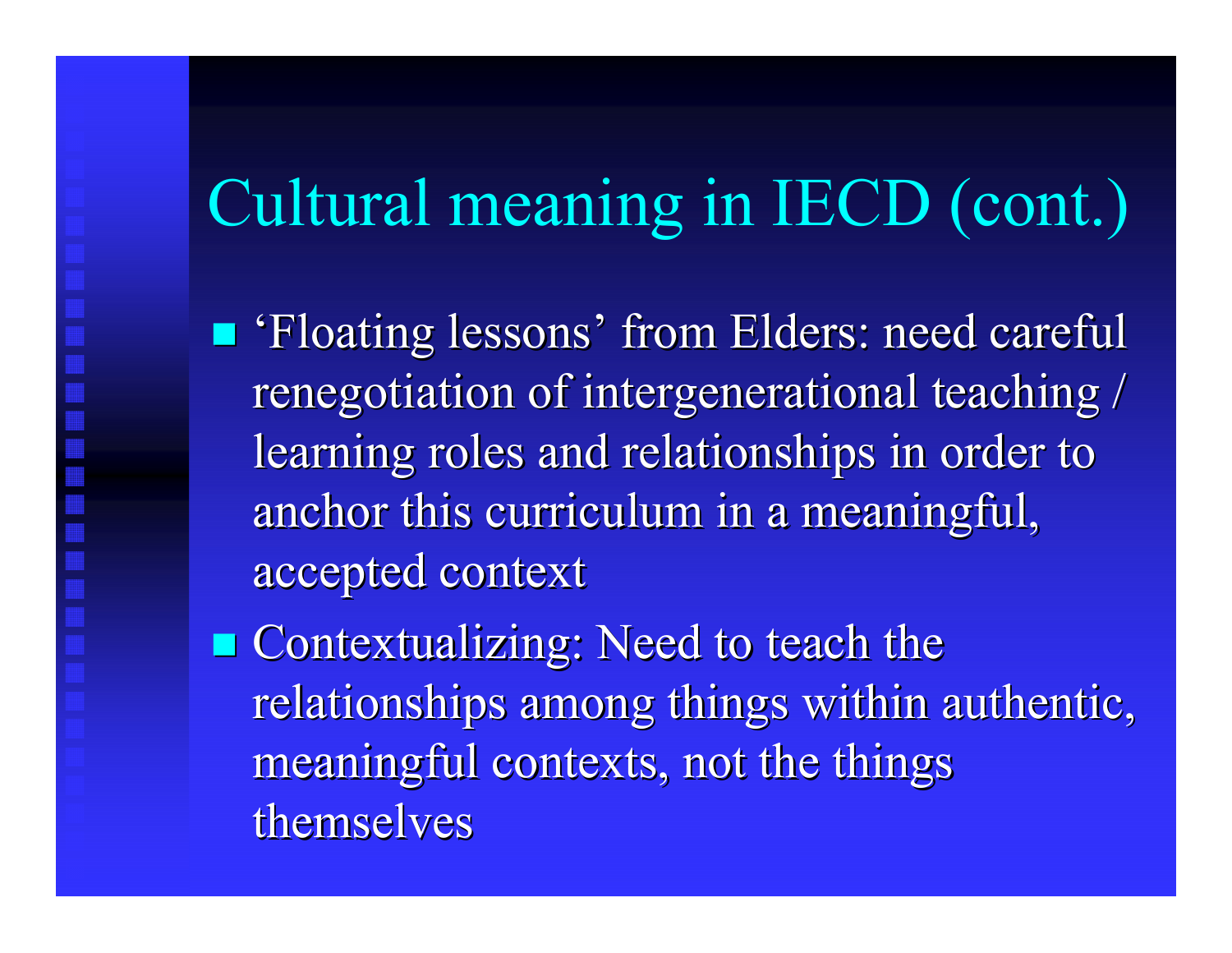#### Culture as a 'lived' curriculum

**T** "We don't think about what we do to make this *program 'Aboriginal.' It is Aboriginal because we program 'Aboriginal.' It is Aboriginal because we are doing it, because it is here in our (Aboriginal) are doing it, because it is here in our (Aboriginal) community, on our traditional lands." community, on our traditional lands."*

 "We have never met to talk about 'culture' in our "We have never met to talk about 'culture' in our program. It is just always there."

 *"We (the staff) are all Aboriginal. Each of us has "We (the staff) are all Aboriginal. Each of us has*  something we are specially good at that we bring *in to the program. We don't plan this, and if some one leaves, we don't plan how to replace that 'part' of the curriculum. It just happens because 'part' of the curriculum. It just happens because it's about who we are and what we live." it's about who we are and what we live."*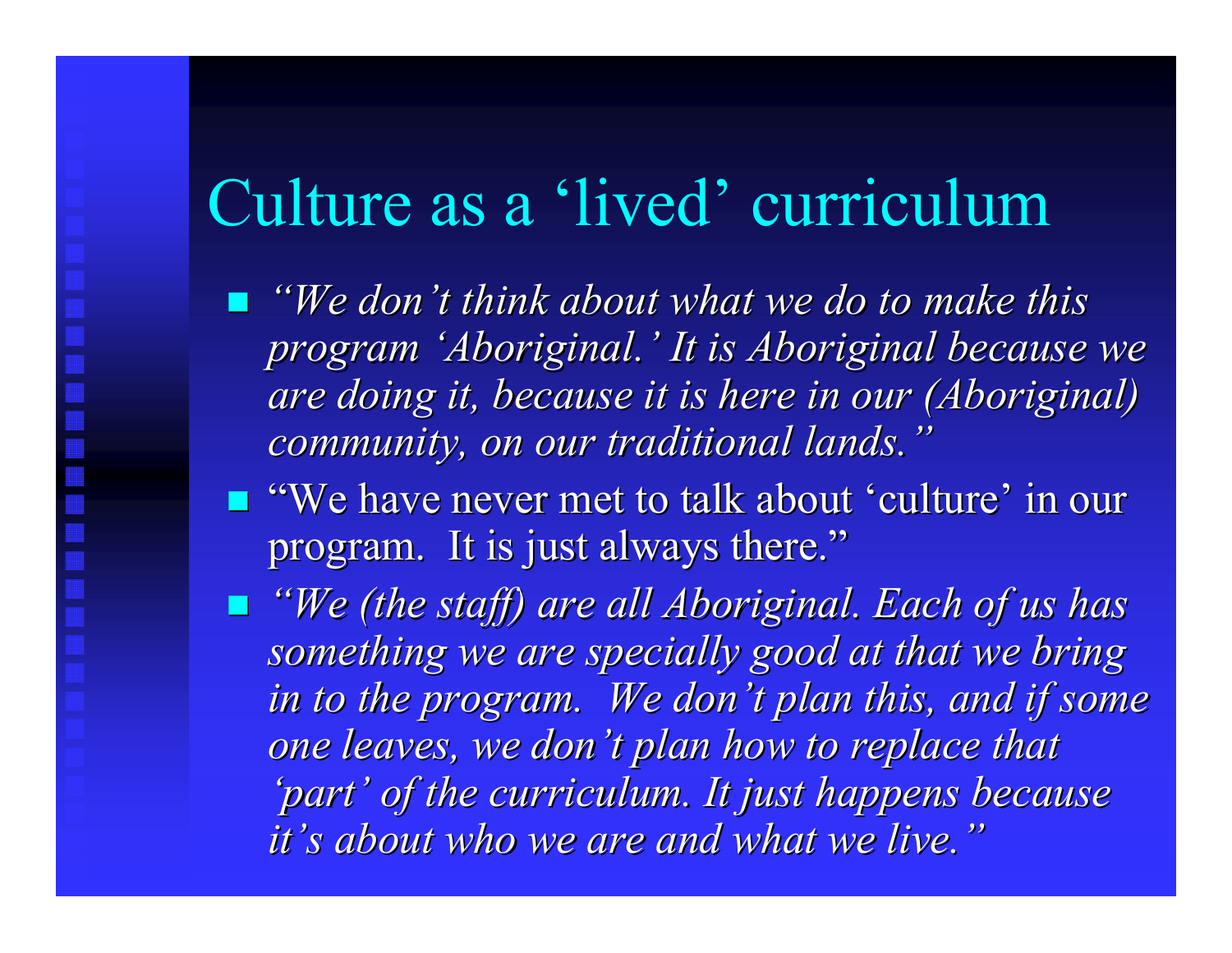## IECD as 'family'

*"We don't necessarily think of our centre as a program as much as a family. Aboriginal people program as much as a family. Aboriginal people need to feel welcome and safe and like part of a need to feel welcome and safe and like part of a family and that goes for the parents as much as and that goes for the parents as much as the children."* 

- **T** "Long-term relationships that extend way beyond the program develop when a parent brings their child to the program."
- *"We give lots of hugs and use endearing names "We give lots of hugs and use endearing names like in a family." like in a family."*
- **E** "Because we are all Aboriginal, in fact we are a family."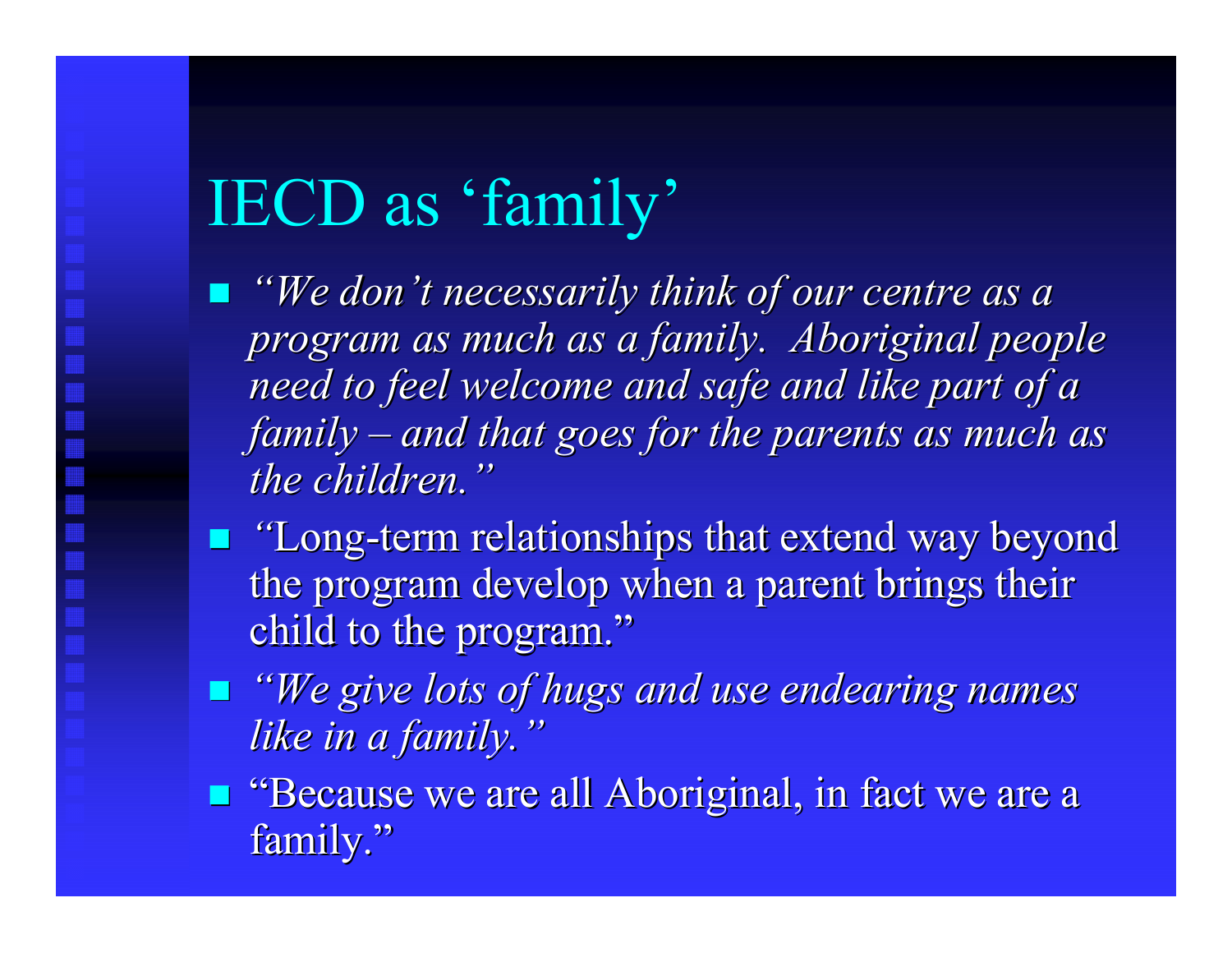# IECD as healing

- $\blacksquare$  "It is therapeutic for parents and Elders to be playful and to feel safe -- something they never experienced in residential school."
- *"My 5 yr. Old grandson is a role model for me. I asked him to teach me to a song he was learning, called "Love Potion Number 9" and we are going called "Love Potion Number 9" and we are going to be able to sing it together. It is so healing for* me, to learn from him how to play, and how to just *enjoy being childlike. It's the first time for me." enjoy being childlike. It's the first time for me."*
- "Having an Aboriginal child care program is a "Having an Aboriginal child care program is a gentle path to our own healing and healing our communities."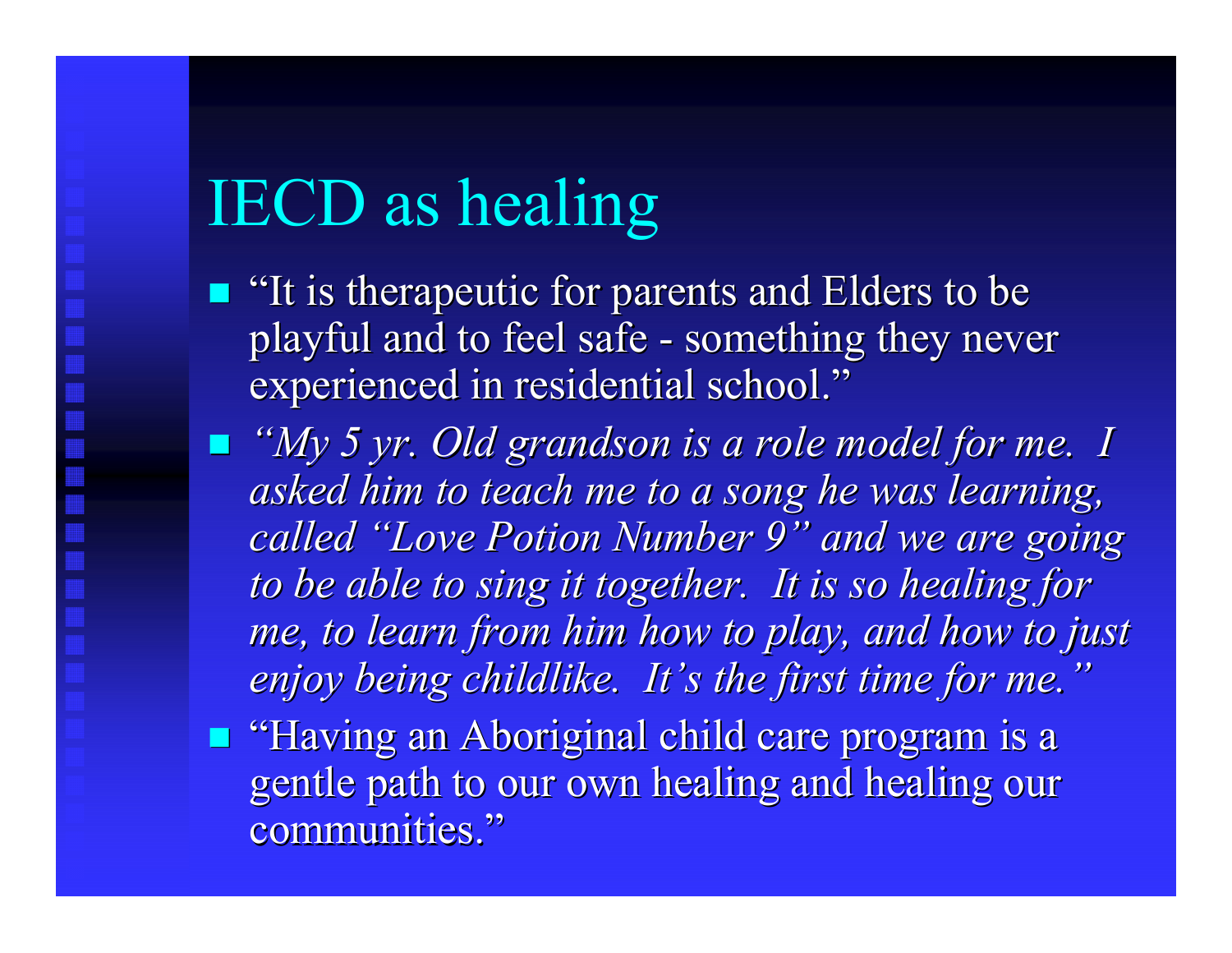#### Distinctive intention of IECD

**Holding and Healing Environments** versus **Targetted Learning Environments** 

**High frequency words:** Being, holding, family, honouring, thanking, caring, healing, traditional foods, knowing who they are, our own language, knowing they belong, respect, love.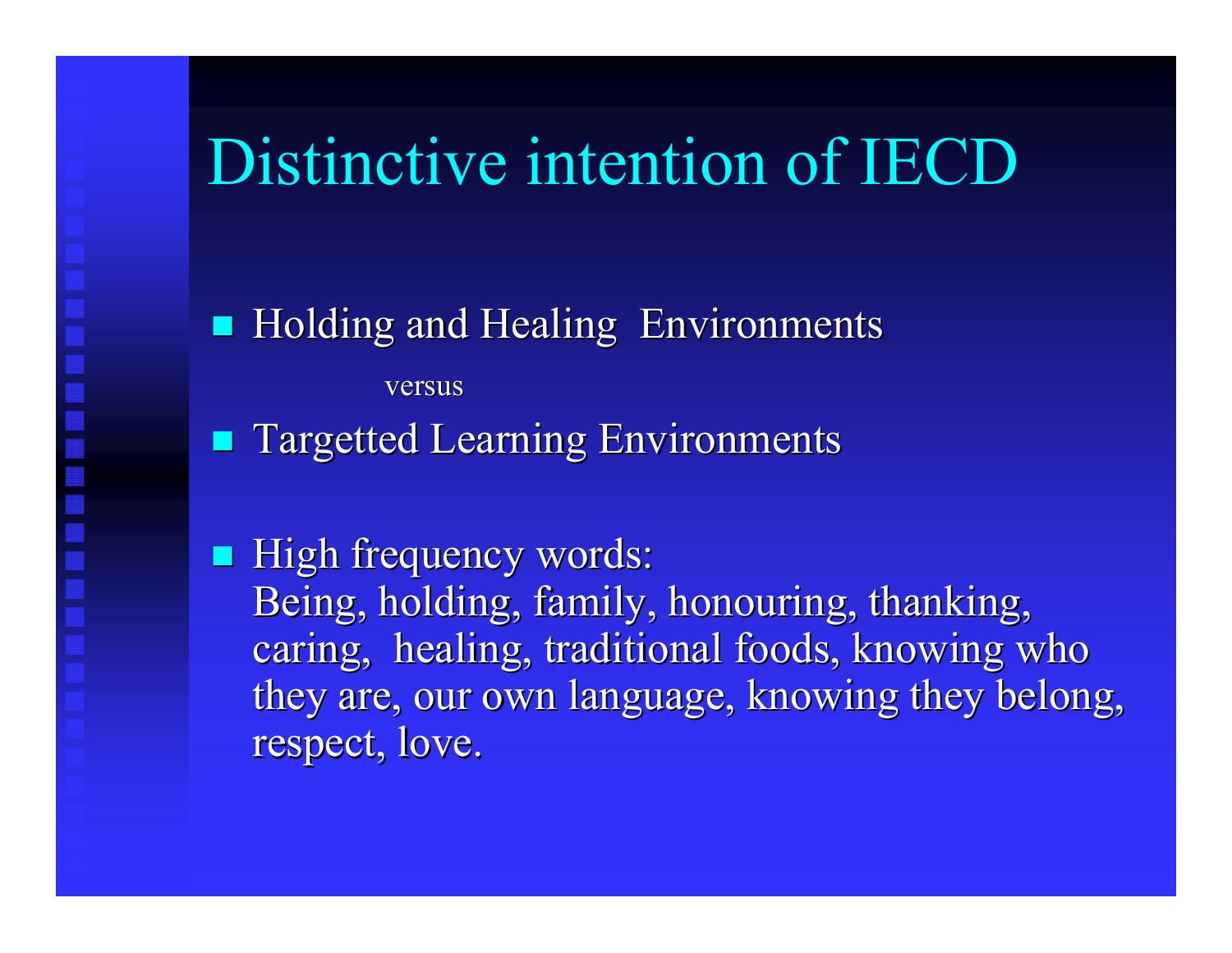#### Intent of IECD

Low frequency words used by Indigenous staff and parents to describe IECD programs:

*Managing, behaviours, challenging behaviours, Managing, behaviours, challenging behaviours, school, readiness, skills, learn their numbers, school, readiness, skills, learn their numbers, know their colours, pre-reading, self-control, family conference, special needs, class size, family conference, special needs, class size, ratios, individualized, accountability, ratios, individualized, accountability, regulations. regulations.*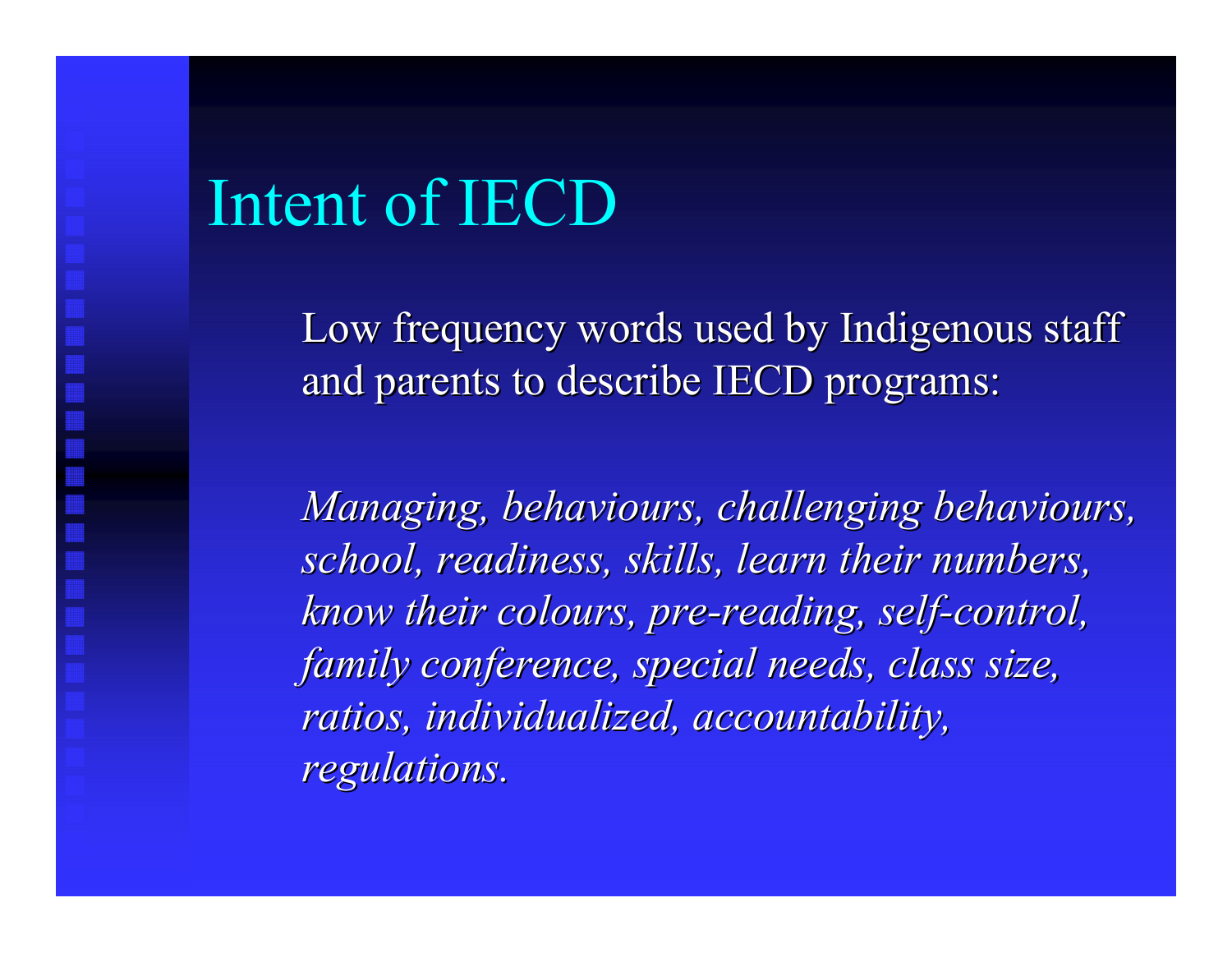### IECD as finding a way home.

- *"The valuing of culture in our programs helps us to remember our past to remember our past where we came from." where we came from."*
- **T** "We are recovering our identities, recovering our languages, learning from Elders, from those who know our culture, and supporting one another to know our culture, and supporting one another to REMEMBER. When we recover our memories, we recover our selves."
- *"The future of our children depends on them "The future of our children depends on them knowing who they are. For this to happen, we knowing who they are. For this to happen, we have to know who we are, and this means knowing and facing up to and honouring our past." and facing up to and honouring our past."*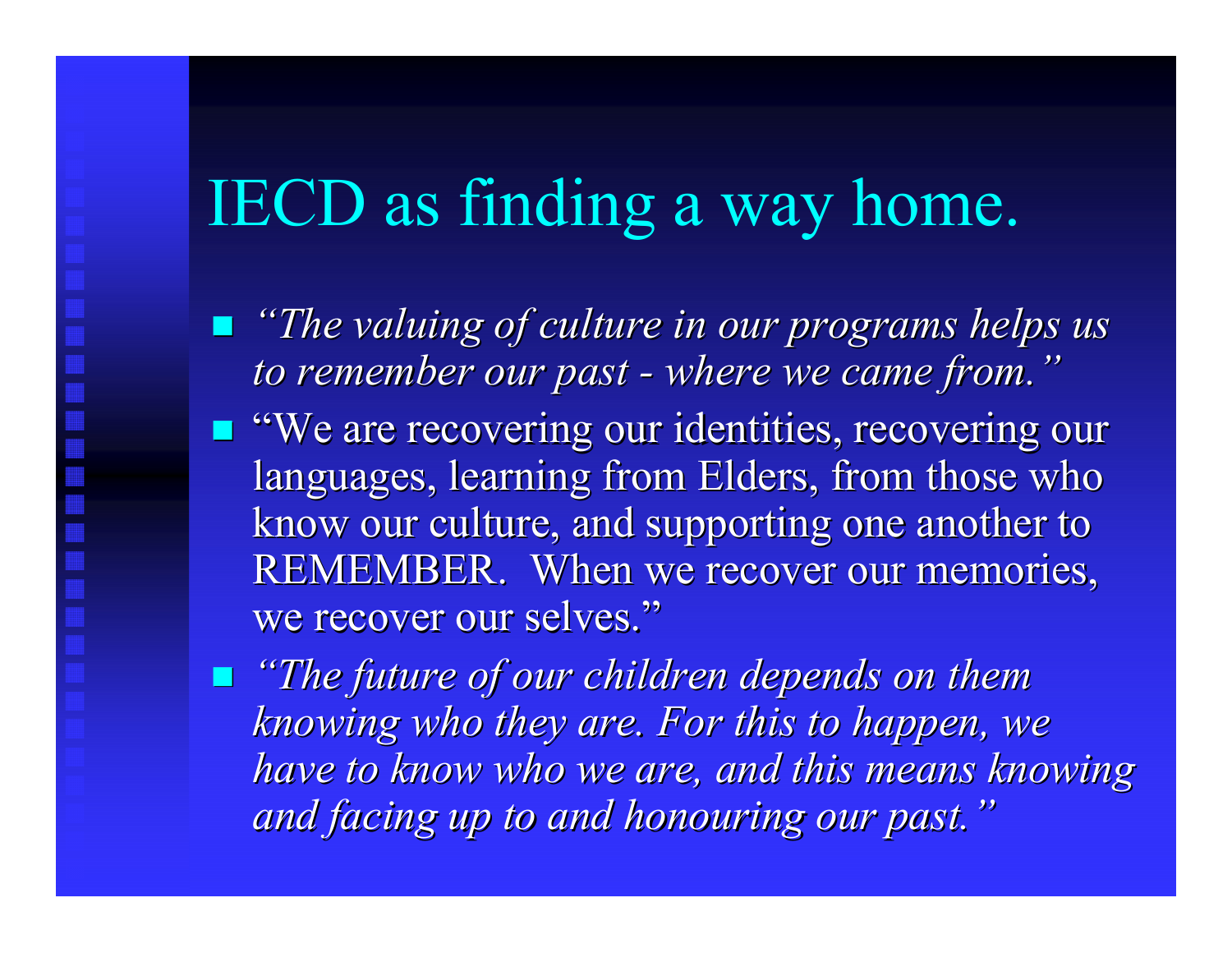## Heritage language priority

- $\blacksquare$  Survey of Indigenous parents revealed priority of heritage language over English language facilitation in IECD and in parent education
- **Learning heritage language is linked to retention** and passing of cultural values and meaning
- **Recognition of implications for 'school readiness'**
- **Ask: Are schools ready for our children?**
- **Preference for band-operated schools and** language immersion programs K-12.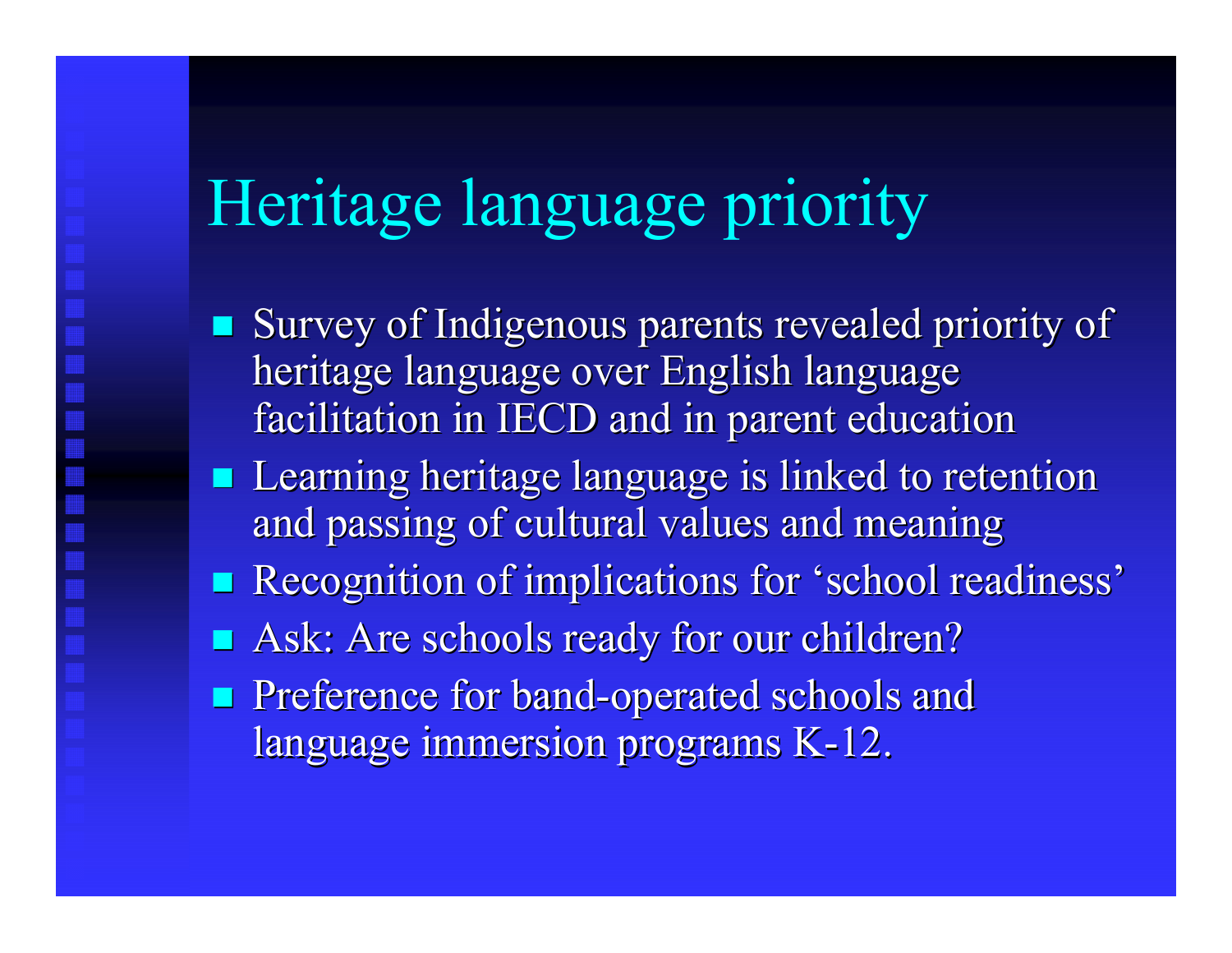#### Culture & school readiness

- Recurrent theme:
- If children:
	- *'know who they are' 'know who they are'*
	- *'feel good about themselves' 'feel good about themselves'*
	- *"know they are loved" "know they are loved"*
	- *'know where they belong" 'know where they belong"*

they are much more likely to get along well in school.

"Developing their skills with writing or reading or *speaking English won't give them [these strengths]." strengths]."*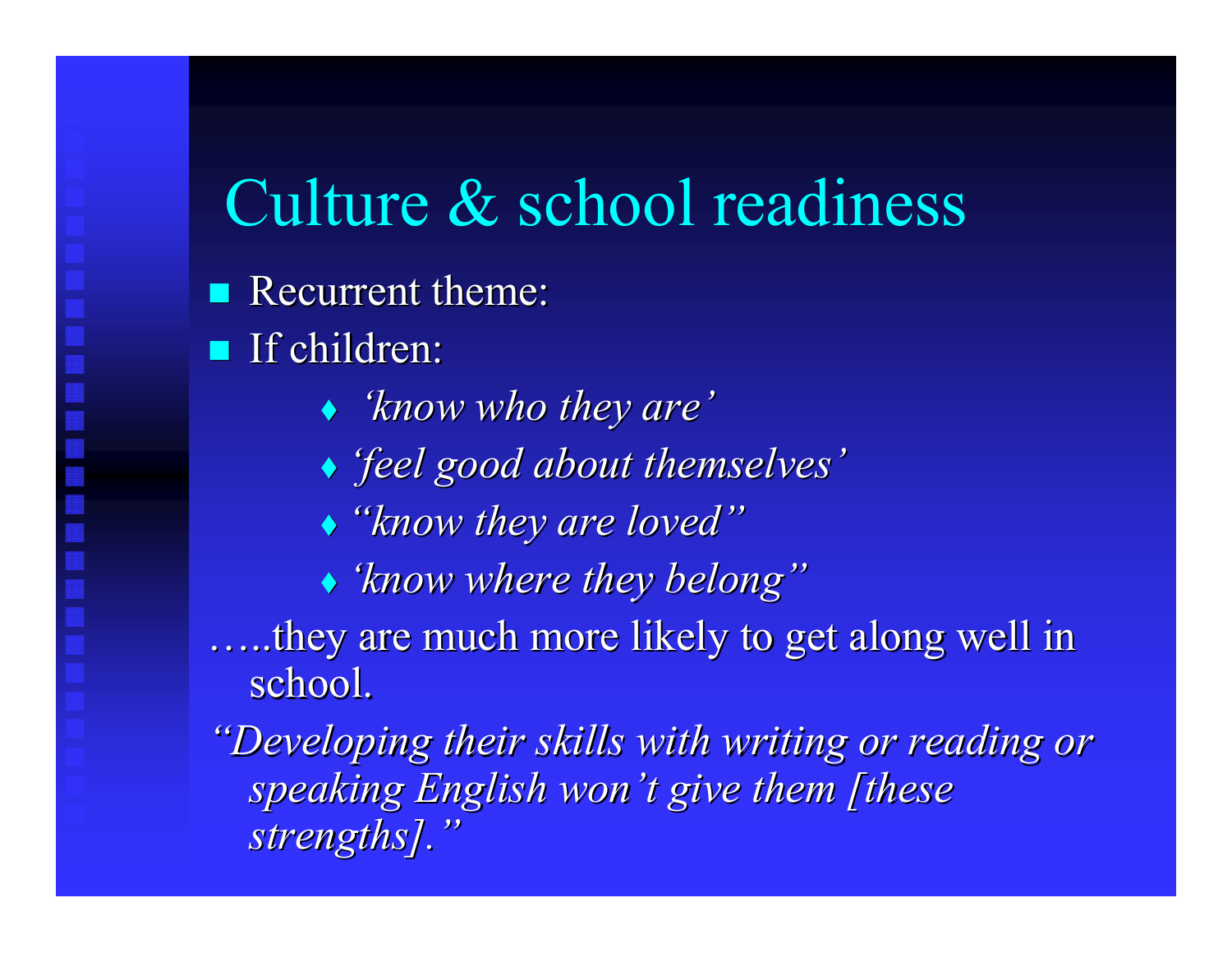### Fluid program structures

- lacktriance to designate  $\blacksquare$  'All gifted': Reluctance to designate children as 'special needs.' "In our culture, *children who are different are regarded as children who are different are regarded as specially gifted." specially gifted."*
- **T** 'All the children': Reluctance to break out children by age (EC itself is an etic construct)
- **T** 'All the family': Involvement of parents as equally important as their children (though optional)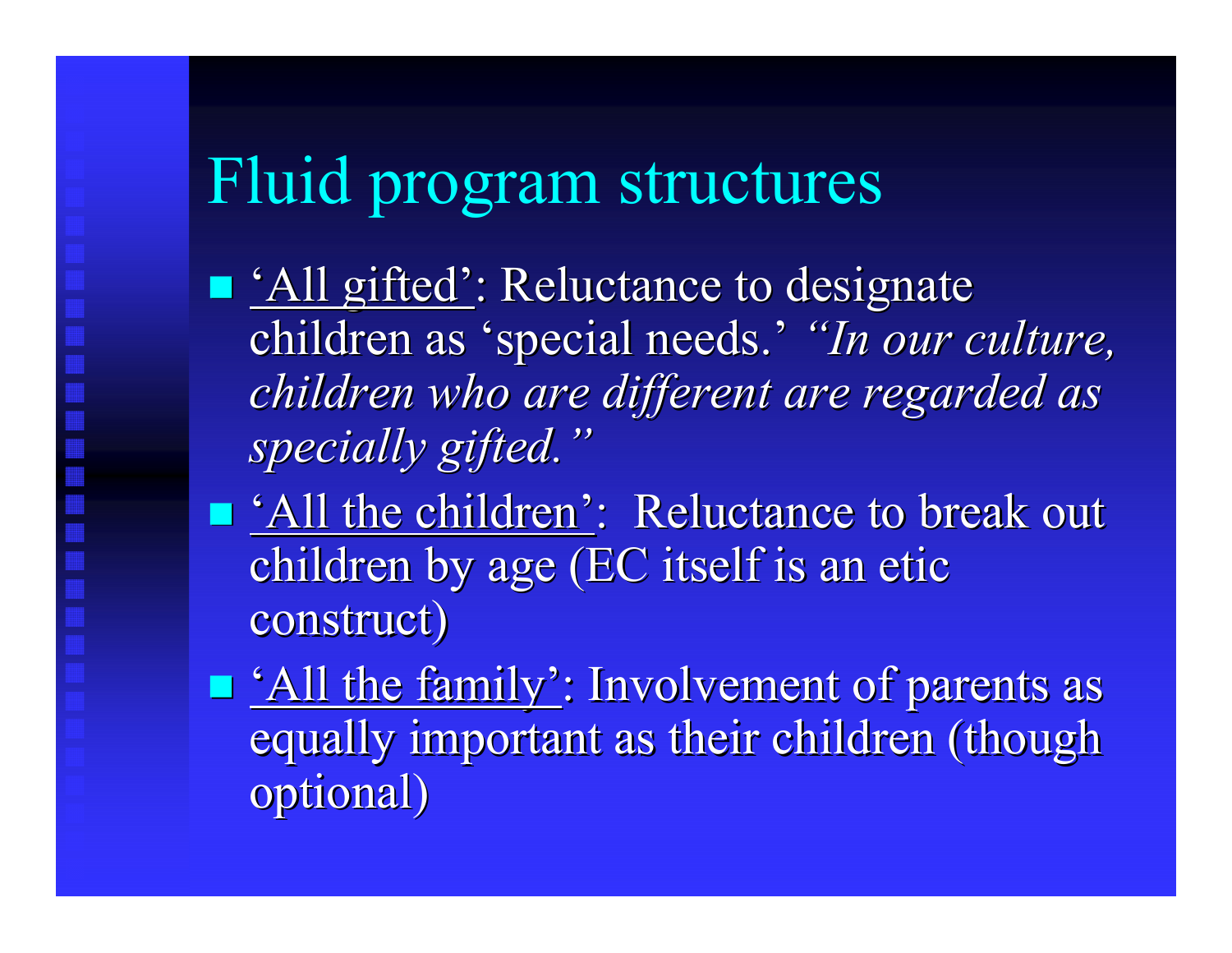### Fluid program structures (cont.)

- **T** 'All the community': Activities planned for every one to get involved.
- **T** 'All the time': Relationships don't begin or end inside the program. They extend into social life. Staff are friends, 'role models' and advisors for parents in the community, and 'Aunties' of children in the community. and 'Aunties' of children in the community.